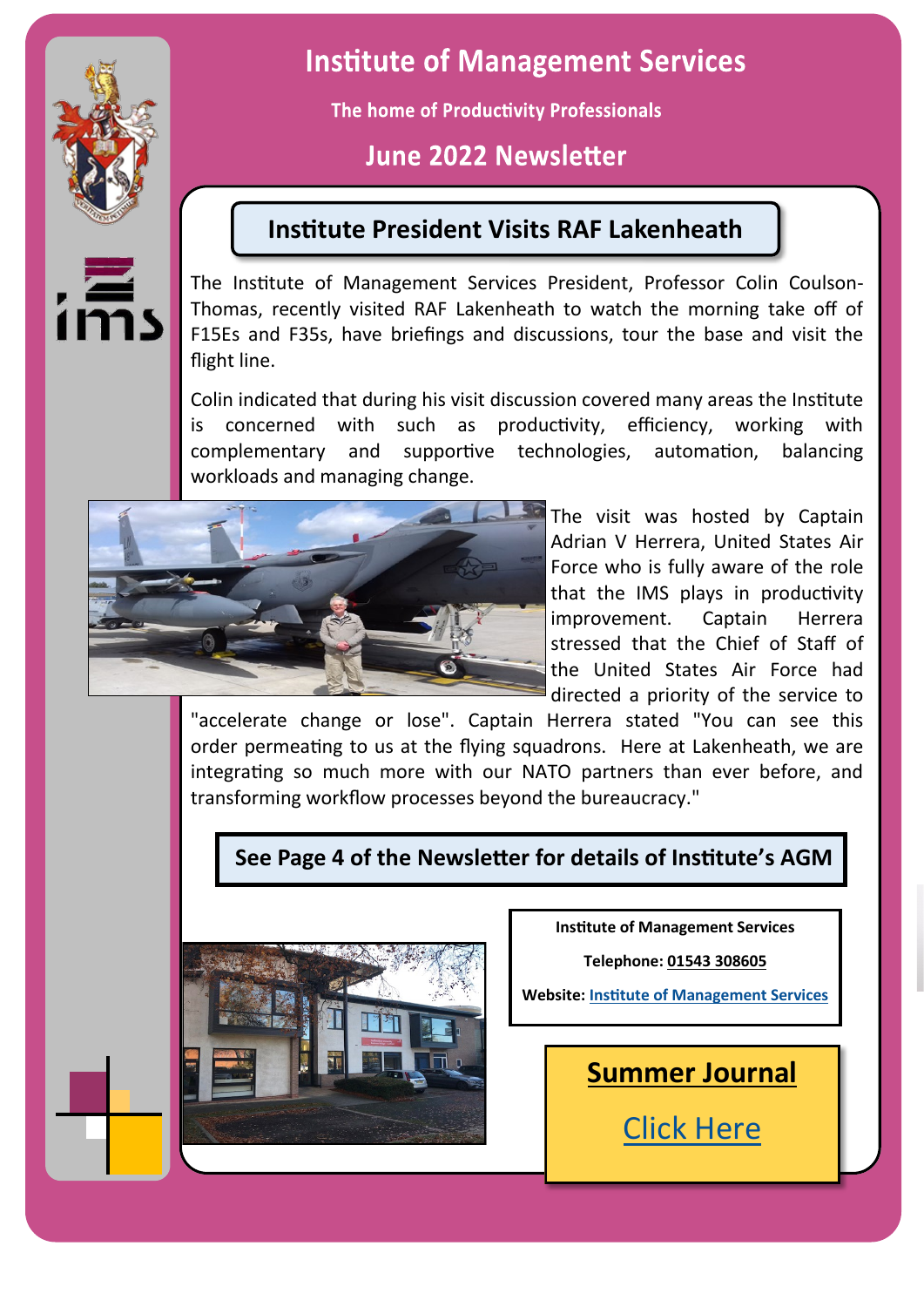#### **Leadership Style Influences Productivity**

Improving your organisation's effectiveness will typically involve analysing operations and then looking at ways in which errors can be reduced. What directly correlates with a successful organisation, is one which runs smoothly throughout and with little errors is the management style that a leader has. It takes a certain individual to be able to engage effectively with their employees, and it sometimes requires them to alternate between various management styles depending on what employee they are interacting with.

What are the consequences of having a leader with a management style that employees find difficult to engage with? Lower productivity levels is one of the biggest issues that will arise because disengaged employees aren't going to be as productive as those who are, as they will have more difficulty putting into practice the message that their manager is trying to get across. As a result of lower productivity levels, there will be a knock on effect in reduced profitability, higher levels of absenteeism and an overall lower quality of work being produced. The bottom line is that the wrong management style will de motivate employees, kill productivity and result in a higher turnover of employees, which in turn will hurt the entire organisation.

#### **Types of Management Styles**

Generally, there are three broad categories of management styles: Autocratic, Democratic and Laissez-Faire. Within these three management styles are subtypes of management, each will have pros and cons that will appeal to different people. The full definition of each management style can be viewed [here.](https://www.valamis.com/hub/management-styles)

It is important for organisations' leaders to adopt an appropriate style in order to establish meaningful rapports, trust and respect, doing so will enable you to build positive working relationships with your team.



#### **Performance of OECD Countries**

The [Organisation for Economic Co](https://www.oecd.org/about/)-operation and Development (OECD) is an international organisation whose main goal is to build better policies in order to create better lives. Their main goal is to shape and build policies that will foster prosperity, equality, opportunity and well being for all involved. In short, their existence is to promote policies that will improve the economic and social welfare for those in developed nations, in turn promoting world trade. Currently, the OECD has 38 Members, with Costa Rica being the latest country to join the organisation.

A new [report](https://www.oecd-ilibrary.org/sites/af4b630d-en/1/2/1/index.html?itemId=/content/publication/af4b630d-en&_csp_=5eae7ef40ea2d30f2851336b7c7b3ee2&itemIGO=oecd&itemContentType=book) titled *'The Short and Winding Road to 2030'* measures Members' Sustainable Development Goals (SDGs) adopted by world leaders at the United Nations in 2015. It goes into detail as to whether commitments made by Members are being adhered to or being moved away from, and how likely they are to meet their targets by 2030, taking into account how they have been impacted by the Covid 19 Pandemic. In addition to this, the report also highlights how the war in Ukraine will have a huge knock on effect to the world economy, and how this will impact OECD Members in achieving their SDGs.

The report found that governments' efforts to advance on Members' commitments to their SDGs have been increased, as many OECD countries have undertaken steps to implement their goals as is evident with the increase in fostering gender equality, diversity, and reducing greenhouse gases.

In spite of the challenges that the world is facing, there are 3 reasons for optimism.

- A united response from democracies across the world who share common values as OECD Members in relation to Russia's invasion of Ukraine, placing severe sanctions and unwavering support
- Mass scale vaccination for Covid 19, and world leading economies donating surplus supplies to developing countries
- Looking beyond 2030 and into the further future, in regards to climate change as demonstrated by the [2040 climate pledge](https://www.theclimatepledge.com/us/en/the-pledge/about)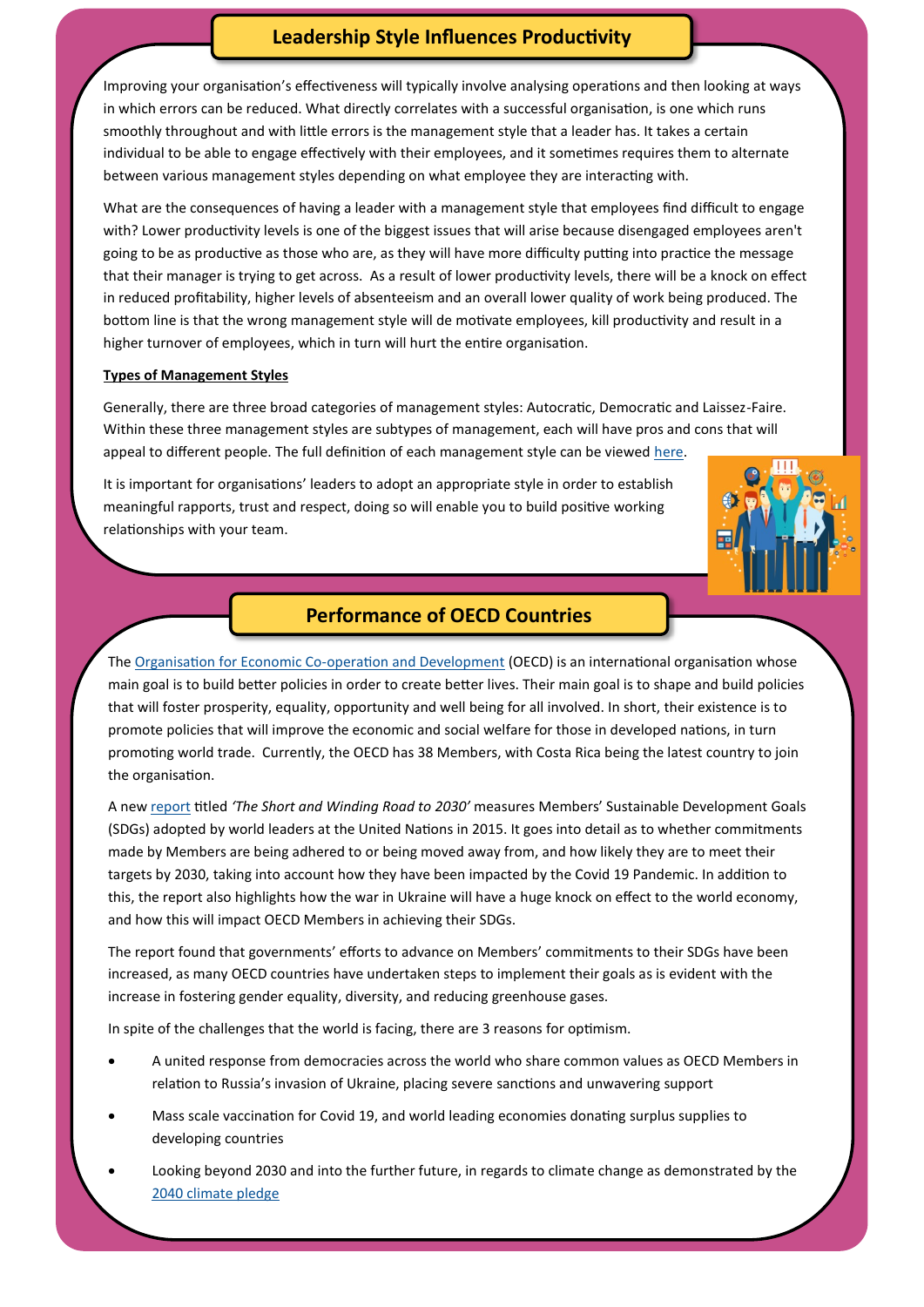#### **Permanent Remote Work**

Over the last 2 years, remote/hybrid working has become so commonplace that the London-based law firm Stephenson Harwood recently announced that it will offer its staff the option to work from home permanently. However, this would come at the expense of a 20% pay cut. They feel their decision is justified by the fact that most of their remote workers are not based in London. Therefore, there are fewer contingent costs and there are no annual travel expenses to consider.

The firm believe that only a handful of their employees will choose to permanently work from home because their current hybrid work policy works well, with those on the working policy coming into the office 2 times a week. The TimeOut article can be viewed [here.](https://www.timeout.com/london/news/a-london-company-will-let-you-work-from-home-for-ever-for-a-pay-cut-050322) 

In the near future, we will likely hear about more businesses offering full-time remote working options to their employees. Prices are rising throughout the country, and this may be one of the main reasons why employers will offer permanent remote working, to reduce office space, thus lowering the cost of renting an office.



#### **Getting Equipped For A Digital Future**

For the longevity of any organisation, the ability to deal with the technologies of today, and those that have not yet reached the mainstream, is essential. This will apply to a multitude of sectors, such as healthcare, transport, retail and finance, to name a few.

*''Organisations need to be prepared for new job roles and emerging technology trends''*

What are digital skills? The skills can be described as being necessary to use digital devices, communication applications, and networks, so as to access and manage information.

Essentially, these skills make it easier for people to communicate, collaborate, create, and share digital content. Computer literacy, data entry, social media, information processing, and web and app development are examples of digital skills.

In a way, exuberated by the pandemic, which saw the rise of remote working and the use of Teams and Zoom to conduct meetings, companies shifted from a physical HQ to embracing a digital HQ mentality. The Metaverse is a great example of a digitally centred world of work that will instil an immersive form of team collaboration.

Marriott hotels unveiled something similar back in 2015 with their '[virtual reality](https://news.marriott.com/news/2015/09/09/marriott-hotels-introduces-the-first-ever-in-room-virtual-reality-travel-experience)  [teleporter booths](https://news.marriott.com/news/2015/09/09/marriott-hotels-introduces-the-first-ever-in-room-virtual-reality-travel-experience)', which enables users to step in, put on a virtual headset, and are then teleported to a destination for a short period of time. It can be comparable to the metaverse in that the employee can be digitally transported to another office, perhaps in another country, and collaborate via a human like avatar in the metaverse



Organisations need to be prepared for new job roles and emerging technology trends in order to stay competitive.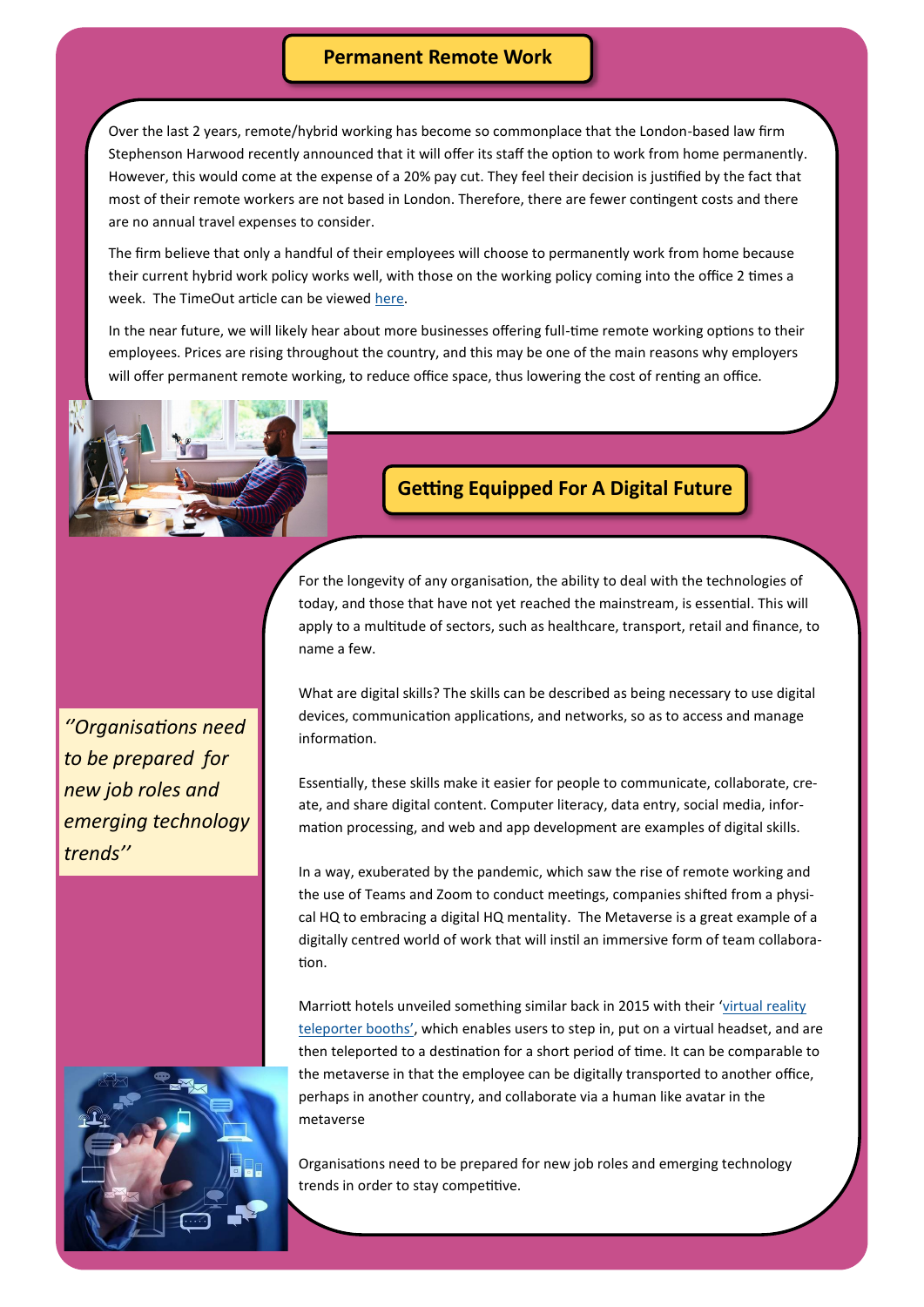# **Institute of Management Service Notice of Annual General Meeting NOTICE IS HEREBY GIVEN**

of the fifty-seventh Annual General Meeting of the Institute to be held as a virtual meeting on Friday  $14<sup>th</sup>$  October 2022 at 10.30 am to conduct the following business.

- 1) To receive the 2021 Annual Report and Accounts.
- 2) To confirm the following Bye-Law No 1/2022. Membership subscription for 2023 shall be for Life Membership at a rate of **£355.00** for all members. An Affiliate Membership fee of **£235.00**.
- 3) To authorise Council to appoint Auditors and fix their remuneration for the ensuing year.

**Institute members wishing to participate in the meeting should indicate their intention to do so and request the Virtual Meeting access code by emailing: admin@ims-[productivity.com](mailto:admin@ims-productivity.com) by Friday 7th October 2022**



7th June 2022 By Order of Council of Management

# **Institute of Management Services**

FORM OF PROXY – FOR CORPORATE MEMBERS ONLY

I (full name)…………………………………..…….of (full address)……………..…………………………………..

…………………………………………………………………………….……………………………………………

Membership Grade……………………………………..… Membership No ………….……………………………...

Hereby appoint Dr A Muir, 1 Berryhill, Finglassie, Glenrothes, Fife KY7 4TQ or failing him the Chairman of the meeting to vote for me and on my behalf in accordance with the directions, if any, given hereunder at the fifty-seventh Annual General Meeting of the Institute to be held as a virtually meeting on Friday  $14^{th}$  October 2022 at 10.30 am and at every adjournment thereof.

#### **RESOLUTION NO 2 FOR / AGAINST \***

(Bye-Law No: 1/2022)

#### **RESOLUTION NO 3 FOR / AGAINST \***

(Appointment of Auditor)

\*delete as applicable

as witness my hand the…………..………………….day of ……………………………..…2022

Signed……………….…………………………………..

This proxy form must be delivered to Dr A Muir, 1 Berryhill, Finglassie, Glenrothes, Fife KY7 4TQ **by no later than 10 am Friday 7th October 2022.**

The name of Dr A Muir has been inserted (or chairman of the meeting) to ensure that your vote is cast in the way you have indicated. You may however, insert another proxy holder if you wish who must be a corporate member of the Institute, but your vote will not be recorded if he or she is not present at the meeting.